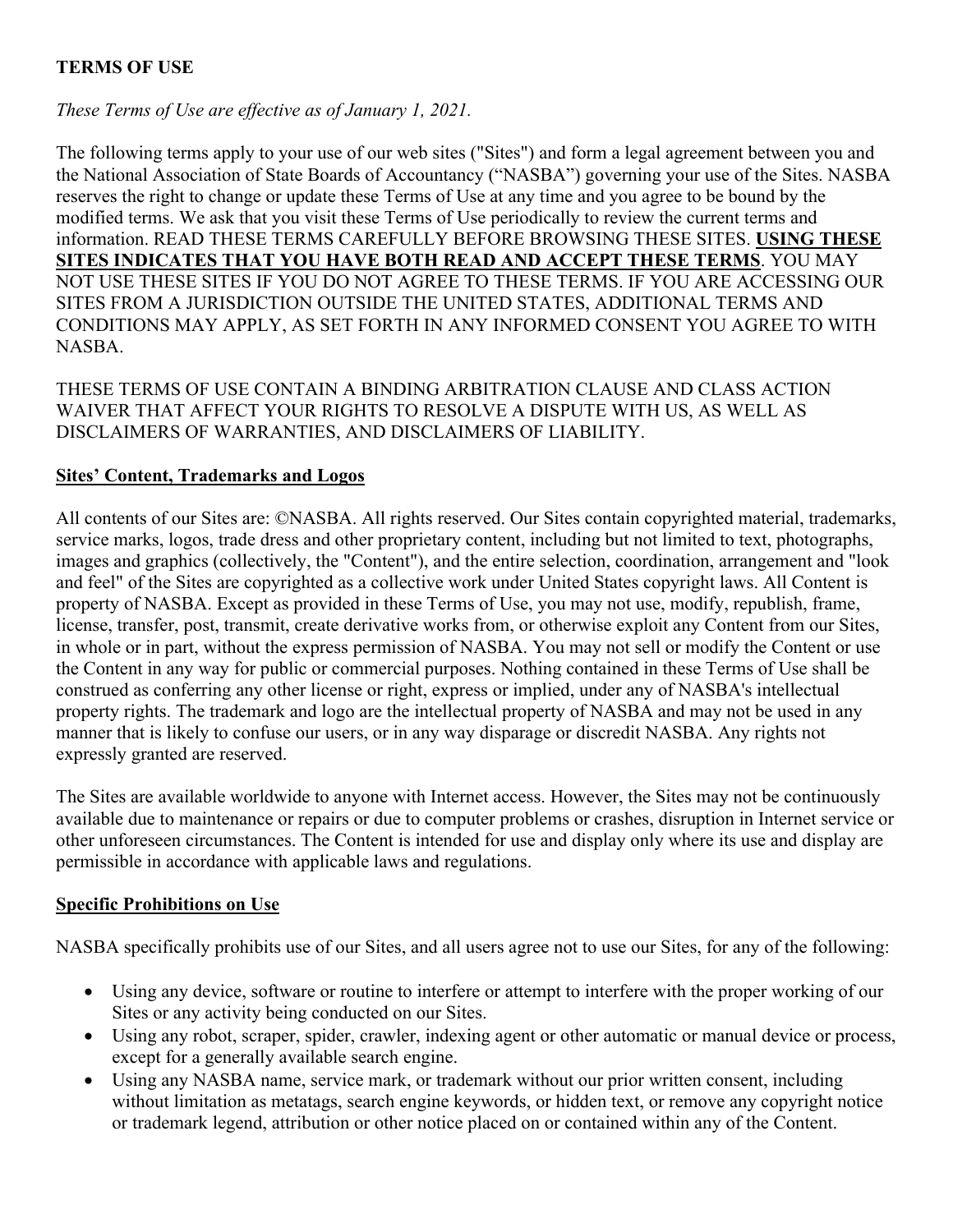- Using any material or information, including images or photographs, which are made available through the Sites in any manner that infringes any copyright, trademark, patent, trade secret or other proprietary right of any party.
- Uploading files that contain viruses, Trojan horses, worms, time bombs, cancelbots, corrupted files, or any other similar software or programs that may damage the operation of another's computer or property of another.
- Creating a false identity for the purpose of misleading others, or publishing, posting, uploading, distributing or disseminating any inappropriate, profane, obscene, indecent or unlawful topic, name, material or information.
- If you have a password, disclosing to or sharing your password with any third parties or using your password for any unauthorized purpose.
- Aggregating, copying or duplicating in any manner any of the Material or Content available from our Sites.

Our Sites are not intended for and may not be used by individuals under the age of 13. By using the Sites, you agree that you are over the age of 18.

## **Registration**

To gain access to the services offered through some of our Sites, you must sign an informed consent and register with us online. You may also be asked to provide us with a method of payment if you are using certain services. You may be asked to provide your email address if you are using certain services. If you provide your email address to NASBA, you consent to the receipt of emails from NASBA. Please review our [Privacy Policy](https://nasba.org/app/uploads/2020/10/NASBA-privacy-policy-2020-1028.pdf) for more information on our security measures to protect your personal information provided to us.

### **Responsibilities of the User**

You, the user of our Sites, are responsible for the information that you enter into the system. You are responsible for using a secure password. You must always keep your password confidential. If you should lose it, please notify us immediately. You may not use the account, user name or password of any other individual or company at any time without the express written permission and consent of the holder of the account, user name or password. NASBA will not be liable for any loss or damage arising from your failure to comply with this section. For so long as you use the Sites you agree to provide accurate, true, and correct information, including by logging in and making changes to your account to update information as needed. You agree to comply with all applicable domestic and foreign laws regarding your use of our Sites. NASBA reserves the right to report instances of suspected non-compliance by you or others to the relevant authorities, including reporting your personal data to the relevant authorities as necessary to comply with relevant laws and data privacy best practices.

# **Refund Policy**

Regarding NASBA Sites that accept payment from you, please note that refunds will not be given. Exceptions may be granted on a case by case basis as determined by NASBA.

# **Modifying Site; Termination of Use**

We reserve the right to modify, cancel or discontinue service or access to the Sites to anyone, at any time, for any reason. NASBA may also impose limits on certain features, certain services or all of our Sites without notice or liability. You acknowledge and agree that NASBA will not be liable to you or any third party in the event that we exercise our right to modify, cancel or discontinue the Sites or services. You agree that if you object to any modifications to the Sites, your only recourse is to discontinue use of the Sites.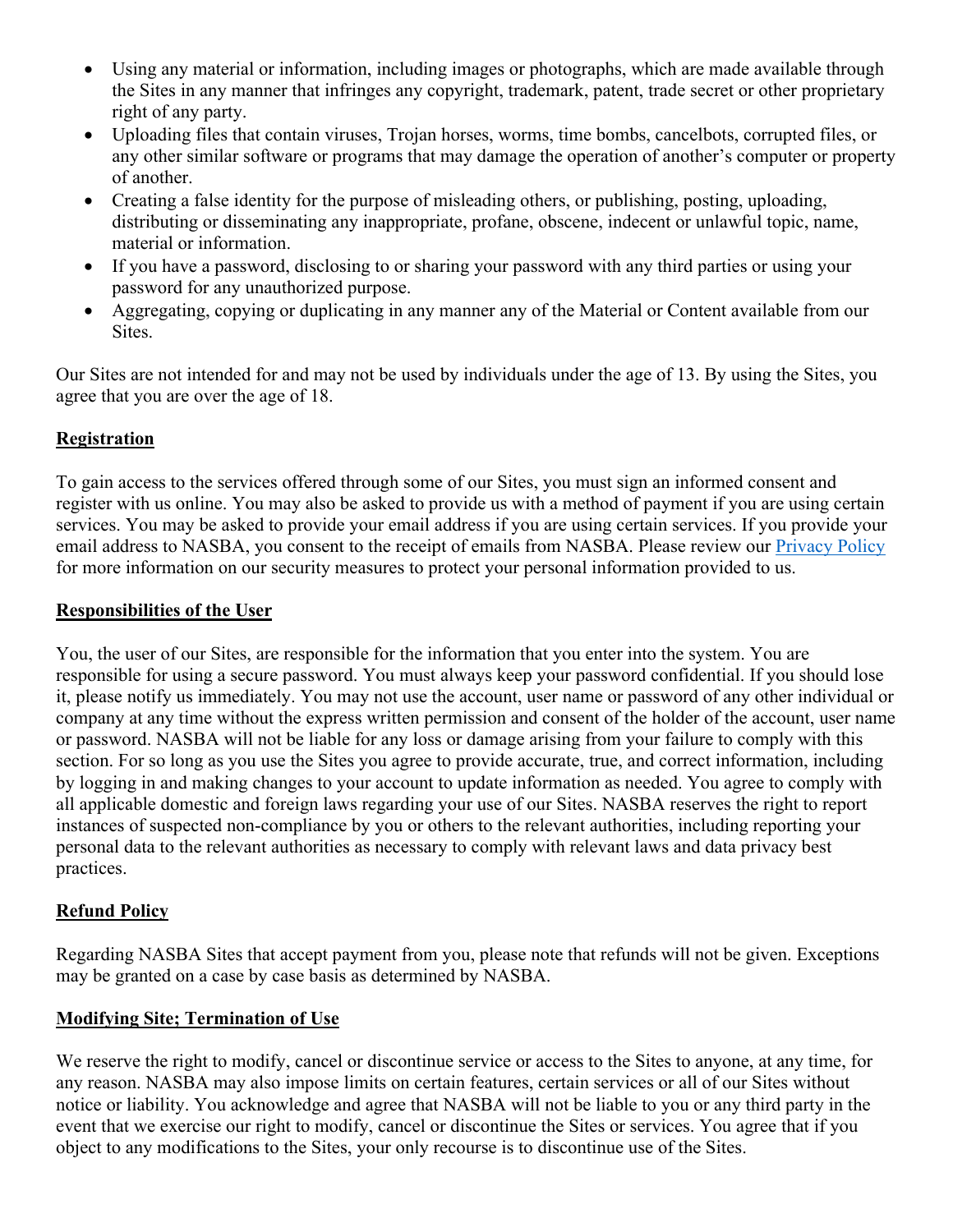# **Export Compliance**

NASBA and you will comply with all relevant United States export control laws and regulations. Without limiting the foregoing, (a) you acknowledge that the Sites may be subject to the United States Export Administration Regulations; (b) you affirm that you are not, and you will not access or use the Sites in a United States embargoed country and (c) you are not on the U.S. Commerce Department's Denied Persons, Entity, or Unverified Lists, or the U.S. Treasury Department's list of Specially Designated Nationals and Consolidated Sanctions list, and (d) you are responsible for complying with all applicable foreign and U.S. laws and regulations regarding import, export, access, or use of the Site.

# **No Warranties; Limitation of Liability**

NASBA MAKES NO REPRESENTATION OF ANY KIND REGARDING OUR SITES, CONTENT OR ANY PORTION THEREOF, WHICH ARE PROVIDED ON AN "AS IS" AND "AS AVAILABLE" BASIS, "WITH ALL FAULTS." THE MATERIAL AND CONTENT OF OUR SITES MAY CONTAIN INACCURACIES OR TYPOGRAPHICAL ERRORS. NASBA MAKES NO REPRESENTATIONS ABOUT THE ACCURACY, RELIABILITY, COMPLETENESS, OR TIMELINESS OF THE MATERIAL OR CONTENT. THE USE OF OUR SITES, THE MATERIAL AND CONTENT IS AT YOUR OWN RISK. CHANGES ARE PERIODICALLY MADE TO OUR SITES AND MAY BE MADE AT ANY TIME. NASBA EXPRESSLY DISCLAIMS ALL WARRANTIES OF ANY KIND, WHETHER EXPRESS, IMPLIED, OR STATUTORY, INCLUDING BUT NOT LIMITED TO, THE IMPLIED WARRANTIES OF MERCHANTABILITY, FITNESS FOR A PARTICULAR PURPOSE, AND NON-INFRINGEMENT, AS WELL AS ALL WARRANTIES ARISING BY USAGE OF TRADE, COURSE OF DEALING, OR COURSE OF PERFORMANCE. NASBA EXPRESSLY DISCLAIMS ANY AND ALL WARRANTIES AND REPRESENTATIONS (A) REGARDING THE USE OR THE RESULTS OF THE USE OF THE INFORMATION, SERVICES OR MATERIALS FROM THE SITES IN TERMS OF THEIR CORRECTNESS, ACCURACY, RELIABILITY OR OTHERWISE; (B) THAT THE SITES WILL MEET YOUR REQUIREMENTS OR WILL BE AVAILABLE ON AN UNINTERRUPTED, TIMELY, SECURE, OR ERROR-FREE BASIS; (C) THAT THE CONTENT AND MATERIALS MADE AVAILABLE THROUGH THE SITES WILL BE UP-TO-DATE, COMPLETE, COMPREHENSIVE OR ACCURATE; OR (D) THAT DEFECTS, IF ANY, WILL BE CORRECTED. FURTHER, PLEASE NOTE THAT NO ADVICE OR INFORMATION OBTAINED BY YOU FROM THE SITES SHALL CREATE ANY WARRANTY NOT EXPRESSLY PROVIDED FOR IN THESE TERMS OF USE.

IN NO EVENT SHALL NASBA BE LIABLE FOR ANY INDIRECT, INCIDENTAL, SPECIAL, PUNITIVE, EXEMPLARY, INCREASED OR CONSEQUENTIAL DAMAGES, LOSS OF PROFITS, DATA, GOODWILL OR USE, INCURRED BY YOU OR ANY THIRD PARTY, WHETHER IN AN ACTION IN CONTRACT OR TORT (INCLUDING NEGLIGENCE AND STRICT LIABILITY), ARISING FROM YOUR ACCESS TO OR INABILITY TO ACCESS, OR USE OF, OUR SITES, EVEN IF NASBA HAS BEEN ADVISED OF THE POSSIBILITY OF SUCH DAMAGES. AS SOME STATES DO NOT ALLOW THE EXCLUSION OR LIMITATION OF LIABILITY FOR CONSEQUENTIAL OR INCIDENTAL DAMAGES, THE ABOVE LIMITATION MAY NOT APPLY TO YOU. IN SUCH STATES, NASBA'S LIABILITY IS LIMITED TO THE GREATEST EXTENT PERMITTED BY LAW. NASBA'S TOTAL AGGREGATE LIABILITY FOR ALL CLAIMS ARISING OUT OF OR RELATING TO OUR SITES AND THE CONTENT SHALL BE LIMITED TO ACTUAL DIRECT DAMAGES THAT CAN BE PROVEN UP TO THE GREATER OF ONE HUNDRED DOLLARS (\$100.00) OR THE AMOUNT OF ANY FEES PAID BY YOU TO NASBA FOR USE OF OUR SITES DURING THE PAST TWELVE (12) MONTHS.

SOME JURISDICTIONS DO NOT ALLOW CERTAIN LIMITATIONS OR EXCLUSIONS OF LIABILITY IN SOME CIRCUMSTANCES. CONSEQUENTLY, SOME OF THE FOREGOING LIMITATIONS MAY NOT APPLY TO YOU. IF YOU ARE A RESIDENT OF NEW JERSEY, TO THE EXTENT NEW JERSEY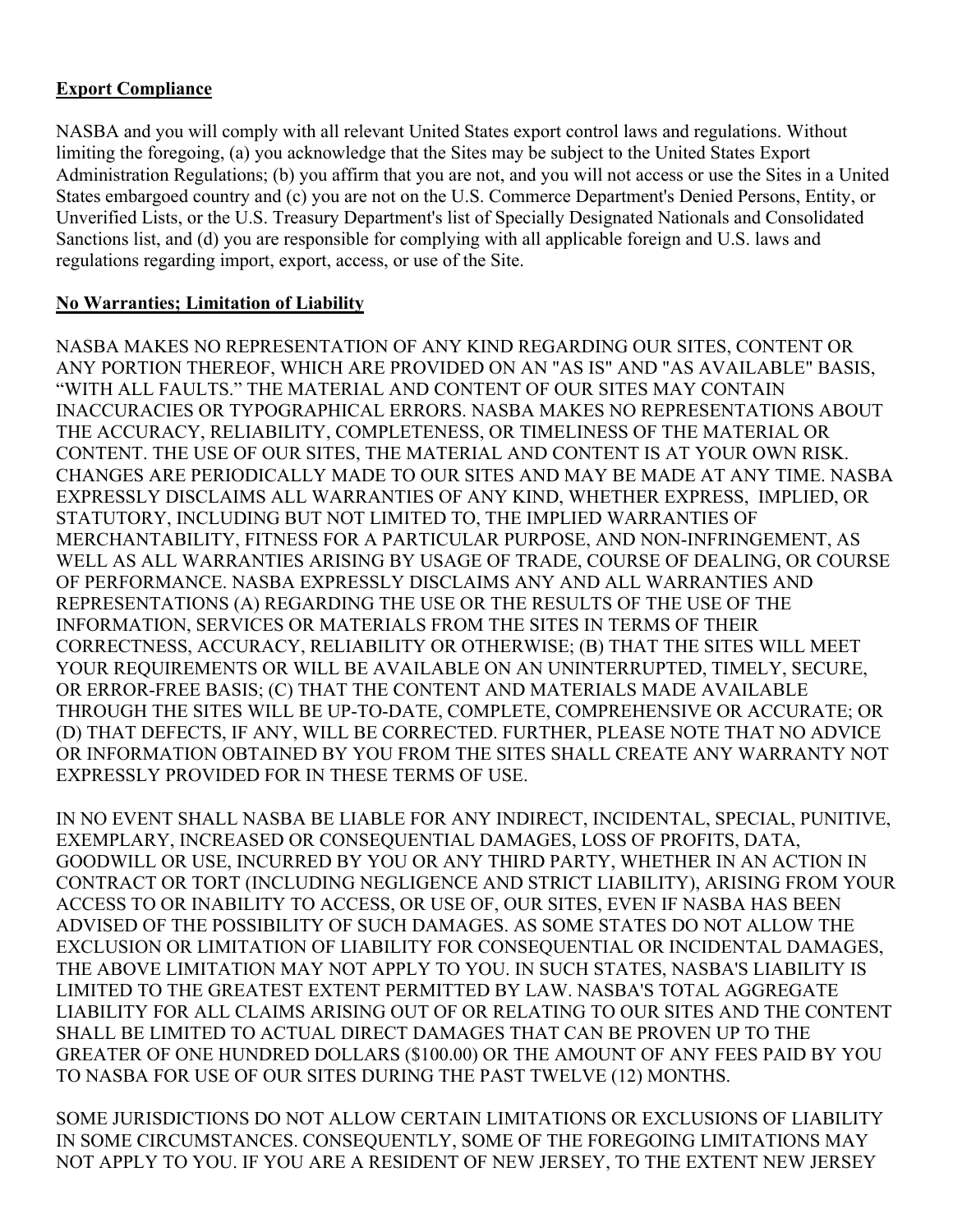### LAW PROHIBITS THE LIMITATIONS AND/OR EXCLUSIONS OF LIABILITY SET FORTH IN THESE TERMS, SUCH LIMITATIONS AND/OR EXCLUSIONS SHALL NOT APPLY TO YOU.

FURTHERMORE, NASBA IS NOT CONSIDERED TO BE (1) A LICENSING JURISDICTION, REGULATOR, LICENSING AUTHORITY, CERTIFYING ORGANIZATION OR THE LIKE WITH AUTHORITY TO GOVERN, ADVISE, OR MAKE ANY OFFICIAL DECISIONS OF ANY NATURE REGARDING ANY OFFICIAL RULES CONCERNING LICENSING; (2) AN ENTITY AUTHORIZED BY ANY LICENSING JURISDICTION, LICENSING AUTHORITY, CERTIFYING ORGANIZATION OR THE LIKE TO MAINTAIN OFFICIAL RECORDS REGARDING LICENSURE OTHER THAN PROVIDED THROUGH CERTAIN NASBA SERVICES; OR (3) AN AUTHORITY PROVIDING LEGAL ADVICE ON ANY MATTER REGARDING LICENSURE, AND NASBA SHALL NOT BE RESPONSIBLE FOR ANY DECISIONS OR INDECISIONS, FOR WHATEVER REASON MADE, MADE BY ANY USER OF OUR SITES.

THE MATERIAL CONTAINED ON OUR SITES HAS BEEN PREPARED BY NASBA AS A SERVICE TO ITS USERS AND IS NOT INTENDED TO CONSTITUTE LEGAL ADVICE. THE COMPANY HAS USED REASONABLE EFFORTS IN COLLECTING, PREPARING, AND PROVIDING QUALITY INFORMATION, BUT DOES NOT WARRANT OR GUARANTEE THE ACCURACY, COMPLETENESS, ADEQUACY OR CURRENCY OF THE INFORMATION CONTAINED IN OR LINKED TO OUR SITES. USERS OF INFORMATION FROM OUR SITES, INCLUDING E-MAIL MESSAGES AND LINKS, DO SO AT THEIR OWN RISK.

#### **Limitation on Actions Brought Against NASBA**

You agree that any claim or cause of action arising out of your use of our Sites or these Terms of Use must be filed within one (1) year after such claim or cause of action arose or it shall forever be barred, notwithstanding any statute of limitations or other law to the contrary. Within this period, any failure by NASBA to enforce or exercise any provision of these Terms of Use or related right shall not constitute a waiver of that right or provision.

#### **Indemnification**

You agree to indemnify and hold harmless NASBA, its officers, directors, employees and agents, from and against any claims, actions or demands, including without limitation reasonable legal and accounting fees, alleging or resulting from your use of our Sites or your breach of these Terms of Use. NASBA shall provide notice to you promptly of any such claim, suit or proceeding.

#### **Copyright Infringement**

In accordance with the Digital Millennium Copyright Act ("DMCA") [http://lcweb.loc.gov/copyright/,](http://lcweb.loc.gov/copyright/) NASBA has designated an agent to receive notifications of alleged copyright infringement associated with our Sites. NASBA will, upon receiving proper notice as set forth below, use commercially reasonable efforts to investigate notices of copyright infringement and take appropriate action under the DMCA. If you believe that your copyrighted work or the copyrighted work of another party is being infringed, please notify NASBA through the address set forth at the end of this page. When notifying NASBA of the alleged copyright infringement, please include all of the following information:

- 1. A physical or electronic signature of a person authorized to act on behalf of the owner of the copyright interest that is claimed to have been infringed;
- 2. Identification of the copyrighted work alleged to have been infringed;
- 3. A description of the material that is claimed to be infringing and information sufficient to locate the material on this Site;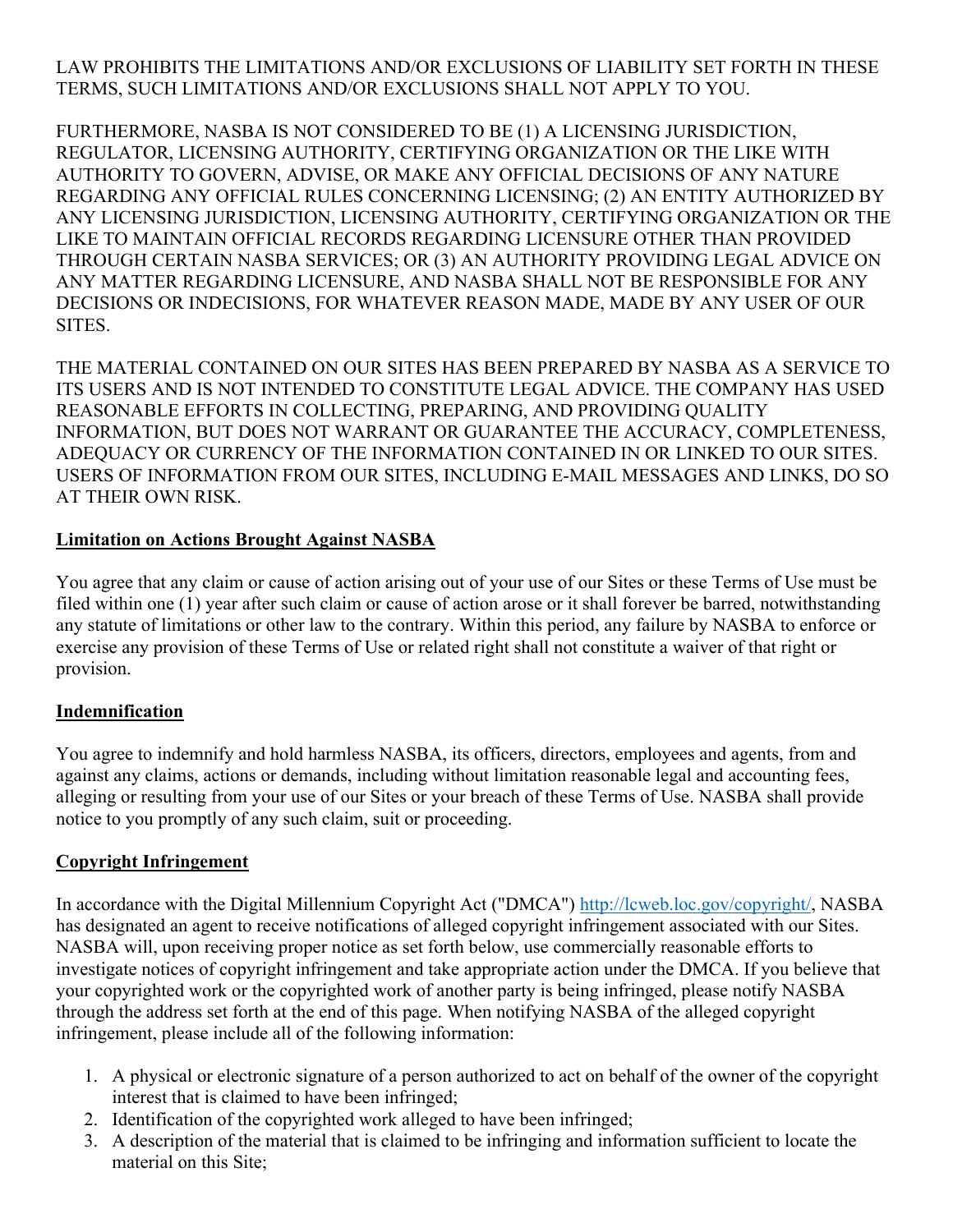- 4. Information sufficient to contact the complaining party, such as a physical address, telephone number, and, if available, an electronic mail address;
- 5. A statement that the complaining party has a good faith belief that the use of the material in the manner complained of is not authorized by the copyright owner, its agent, or the law; and
- 6. A statement that the information in the notification is accurate and, under penalty of perjury, that the complaining party is authorized to act on the copyright owner's behalf.

If material is believed in good faith by NASBA to infringe a copyright or otherwise violate any intellectual property rights, NASBA will remove or disable access to any such material.

# **Dispute Resolution**

YOU AGREE THAT ANY DISPUTE ARISING OUT OF OR RELATING IN ANY WAY TO YOUR USE OF OUR SITES REQUIRES THAT SUCH CLAIM BE RESOLVED EXCLUSIVELY BY CONFIDENTIAL BINDING ARBITRATION, EXCEPT FOR CLAIMS BY NASBA THAT YOU HAVE VIOLATED OR THREATENED TO VIOLATE NASBA'S INTELLECTUAL PROPERTY RIGHTS. BECAUSE THE USE OF OUR SITES REQUIRE THE ARBITRATION OF ANY CLAIMS OR DISPUTES EXISTING BETWEEN THE PARTIES, NEITHER PARTY WILL HAVE THE RIGHT TO PURSUE THAT CLAIM IN COURT OR BEFORE A JUDGE OR JURY OR TO PARTICIPATE IN A CLASS ACTION OR ANY OTHER COLLECTIVE OR REPRESENTATIVE PROCEEDING. THE ARBITRATORS' DECISION WILL BE FINAL AND BINDING. OTHER RIGHTS THAT EITHER PARTY WOULD HAVE IF SUCH PARTY WENT TO COURT, INCLUDING WITHOUT LIMITATION THE RIGHT TO CONDUCT DISCOVERY OR TO APPEAL, MAY BE LIMITED OR UNAVAILABLE IN ARBITRATION.

For all disputes, you agree to first give NASBA the opportunity to resolve the issue, by contacting NASBA with your name, address, and a written description of your claim. You must then provide NASBA with 60 business days to resolve the issue before resorting to arbitration.

You agree that any such arbitration shall be conducted before three neutral arbitrators in the City of Nashville, Tennessee, U.S.A., in accordance with the rules of the American Arbitration Association ("AAA"), as then in effect. No claims of any other parties may be joined or otherwise combined in the arbitration proceeding. Unless otherwise expressly required by applicable law, each party shall bear its own attorneys' fees without regard to which party is deemed the prevailing party in the arbitration proceeding. Except for punitive and consequential damages (which may not be awarded), and subject to these Terms of Use, the arbitrators shall be authorized to award either party any provisional or equitable remedy permitted by applicable law. The parties shall equally share all AAA charges and fees associated with the arbitration.

The award of the arbitrators may be enforced in any court having jurisdiction thereof. Each party hereby consents (a) to the non-exclusive jurisdiction of the courts of the State of Tennessee or to any Federal Court located within the State of Tennessee for any action (i) to compel arbitration, (ii) to enforce any award of the arbitrators, or (iii) at any time prior to the qualification and appointment of the arbitrators, for temporary, interim or provisional equitable remedies, and (b) to service of process in any such action by registered mail or any other means provided by law. Should this Section be deemed invalid or otherwise unenforceable for any reason, it shall be severed and the parties agree that exclusive jurisdiction and venue for any claims will be in state or federal courts in Nashville, Tennessee and each party hereby irrevocably and unconditionally waives any defense related to personal jurisdiction, process or venue.

In no event will the arbitration be commenced as a class arbitration. Under no circumstances will class action procedures or rules apply to the arbitration. The arbitrator may not consolidate more than one person's claims, and may not otherwise preside over any form of a class or representative proceeding or claims unless both you and NASBA specifically agree to do so following initiation of the arbitration.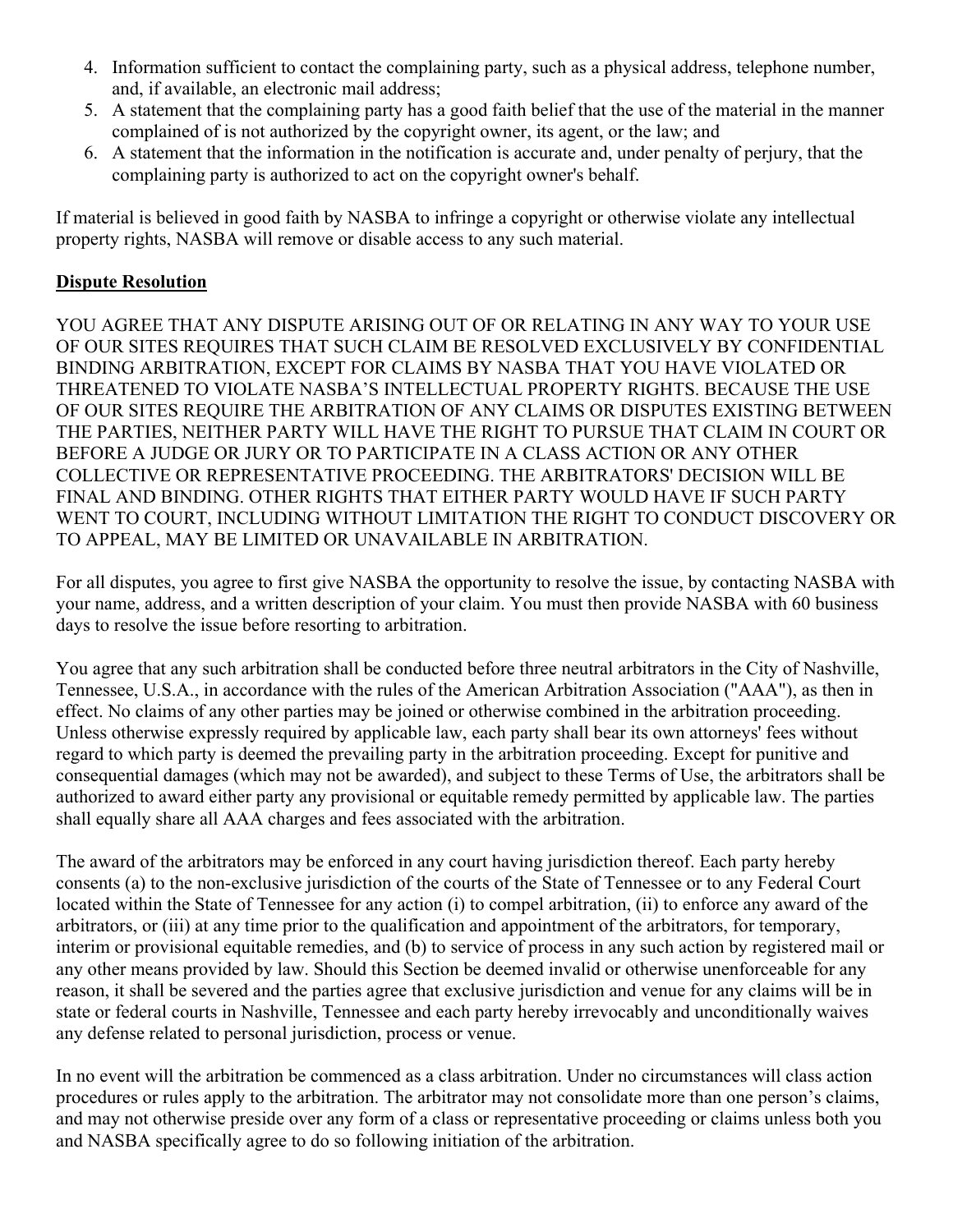# **Severability**

To the maximum extent possible, these Terms of Use shall be interpreted in such a manner as to be valid and enforceable under applicable law. If any provision hereunder is held to be invalid or unenforceable under applicable law, such provision shall be deemed modified so as to be rendered valid and enforceable while implementing, to the greatest extent possible, the original intent of such provision. If such reformation is not possible or permitted, the invalidity or unenforceability of such a provision shall not otherwise impact the validity or enforceability of the remaining provisions hereunder.

# **General**

NASBA may assign its rights and duties under these Terms of Use without notice to you. You may not assign these Terms of Use without the prior written consent of the NASBA. NASBA's failure to act with respect to a breach by any visitor using the Sites does not constitute a waiver of its right to act with respect to subsequent or similar breaches. These Terms of Use will be governed by and construed in accordance with the laws of the State of Tennessee without regard to its choice of law provisions. In the event of any conflict between foreign laws, rules and regulations and those of the United States, the laws, rules and regulations of the United States will govern. The United Nations Convention on Contracts for the International Sale of Goods will not apply to these Terms of Use. These Terms of Use and the *Privacy Policy* as posted from time to time by NASBA on the Sites, and any modifications to the foregoing, constitute the entire agreement between the parties with regard to the subject matter in these Terms of Use and supersede all prior understandings and agreements, whether written or oral, as to such subject matter.

#### **Additional Terms and Conditions Specific to Use of CPAverify.org**

The information contained in the database at this web site is collected from various public and private sources, including the National Association of State Boards of Accountancy ("NASBA") and various government databases including those operated by NASBA's member boards. It is not intended as nor is it a comprehensive listing of all accounting practitioners. NASBA does not guarantee that the information found in this database is complete, accurate or reliable. Access to this database is provided as a public service and shall not be construed as an endorsement or recommendation of the persons or businesses included in the database, nor is it necessarily to be construed as adverse information about persons not included in the database. Disciplinary actions are reported based solely upon information provided by public agencies. Because of the potential for similar or identical names and because of the potential use of non-standard terms, you should independently confirm any indication of licensure or a lack of licensure or of a disciplinary record with the state board before taking any action based upon information provided through this database.

The data used at this web site is collected from many different sources and each of those sources updates their data at different intervals. The official licensing agencies that supply data to this web site may not have provided a current set of data to this web site at the time of your search. Accordingly, you shall not rely solely upon this web site to indicate whether at any particular moment in time an individual is or is not licensed/registered and you shall contact the appropriate state board(s) of accountancy directly to confirm that an individual is or is not licensed/registered in that jurisdiction or in the jurisdictions for which you are making inquiry.

NEITHER NASBA NOR ANY OF ITS MEMBER BOARDS INVOLVED IN PROVIDING THE SERVICES AT THIS WEB SITE MAKE ANY WARRANTIES, EXPRESS OR IMPLIED, AS TO THE COMPLETENESS OF THE INFORMATION CONTAINED ON THE WEB SITE OR THE RESULTS TO BE OBTAINED FROM THE USE OF THE SERVICES PROVIDED AND MAKE NO WARRANTIES OF MERCHANTABILITY OR FITNESS FOR A PARTICULAR PURPOSE OR USE. IN NO EVENT SHALL NASBA OR ITS MEMBER BOARDS HAVE ANY LIABILITY FOR ANY DIRECT, INDIRECT, SPECIAL, PUNITIVE OR CONSEQUENTIAL DAMAGES OR ANY LIABILITY TO ANY THIRD PARTY ARISING